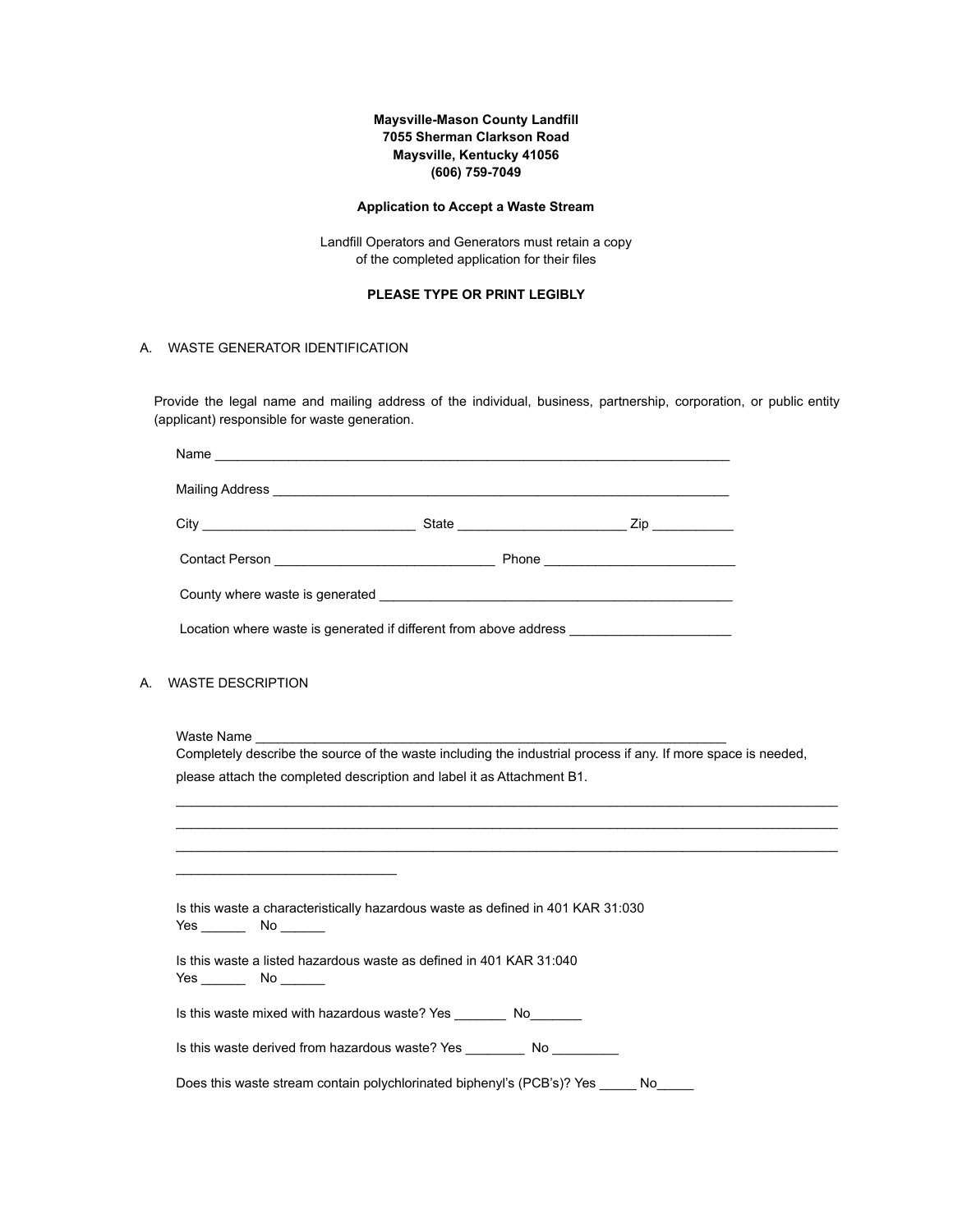| 228? Yes ___________ No___________                                                                  |                   | Is this waste generated from oil and gas development activities containing combined Radium 226 and Radium |    |         |         |
|-----------------------------------------------------------------------------------------------------|-------------------|-----------------------------------------------------------------------------------------------------------|----|---------|---------|
| Do the concentrations of Radium 226 and Radium 228 exceed the limits established by 902 KAR 100:180 |                   |                                                                                                           |    |         |         |
|                                                                                                     |                   |                                                                                                           |    |         |         |
| Waste condition upon generation: Solid _______ Semi-solid__________ Liquid _______                  |                   |                                                                                                           |    |         |         |
|                                                                                                     |                   |                                                                                                           |    |         |         |
| Has<br>this<br>waste                                                                                | been treated? Yes |                                                                                                           | No | If yes, | explain |
|                                                                                                     |                   |                                                                                                           |    |         |         |
|                                                                                                     |                   |                                                                                                           |    |         |         |
|                                                                                                     |                   |                                                                                                           |    |         |         |
|                                                                                                     |                   |                                                                                                           |    |         |         |
|                                                                                                     |                   |                                                                                                           |    |         |         |
|                                                                                                     |                   |                                                                                                           |    |         |         |
|                                                                                                     |                   |                                                                                                           |    |         |         |
|                                                                                                     |                   |                                                                                                           |    |         |         |
| Waste Amount - Cubic Yards<br>Waste Amount - ________________Other                                  |                   |                                                                                                           |    |         |         |

Is this waste stream defined as Technologically Enhanced Naturally Occurring Radioactive Material (TENORM)

An authorized agent must sign the certification. Example: president, vice-president, plant manager, plant engineer, mayor, city engineer, WWTP engineer, or other appropriate official. The authorized agent MAY NOT BE a consultant or broker.

"I certify under penalty of law that this document and all attachments, except the landfill information on page four were prepared under my direction or supervision in accordance with a system designed to assure that qualified personnel properly gather and evaluate the information submitted. Based on my inquiry of the person or persons directly responsible for gathering the information, the information submitted is, to the best of my knowledge and belief, true, accurate, and complete. I am aware that there are significant penalties for submitting false information, including the possibility of fine and imprisonment for such violations."

|         |                                            | Date: <u>________________________________</u> |
|---------|--------------------------------------------|-----------------------------------------------|
|         | Original Signature Only - No Photocopies   |                                               |
|         |                                            |                                               |
|         | Type or Print - Authorized Generator Agent |                                               |
| D.      | LABORATORY PERFORMING ANALYSIS             |                                               |
|         |                                            |                                               |
|         |                                            |                                               |
|         |                                            |                                               |
| Contact |                                            |                                               |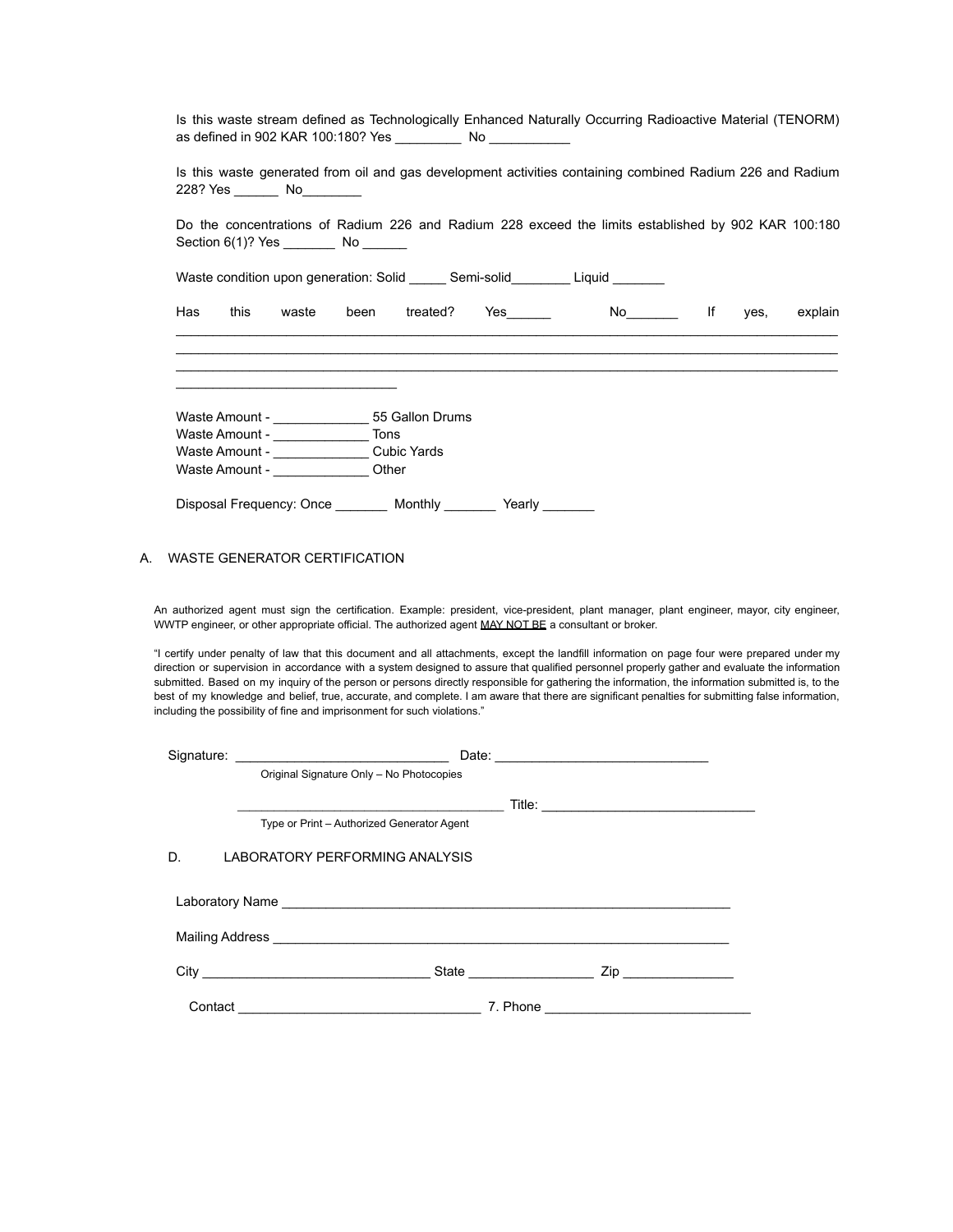#### A. SAMPLING INFORMATION

| Container Type: Glass________ Plastic ________ Other (Explain) __________________ |
|-----------------------------------------------------------------------------------|
| Sample Type: Composite ________ Grab _______ Other (Explain) ___________________  |
|                                                                                   |
| Preservative Preservative                                                         |

### A. WASTE CHARACTERIZATION

Attach all analyses as required by KAR and Landfill (See page six for Petroleum Contaminated Soils), material safety data sheets (MSDS), or any information pertinent to for characterizing the waste.

| Waste Name                                                                                                                                                                |           |                             |  |  |
|---------------------------------------------------------------------------------------------------------------------------------------------------------------------------|-----------|-----------------------------|--|--|
| Does the waste exhibit the characteristics of a hazardous waste as described in 401 KAR 31:030 ?                                                                          |           |                             |  |  |
| Characteristics                                                                                                                                                           | Yes<br>No | Analysis                    |  |  |
| Is the waste ignitable?                                                                                                                                                   |           | Flashpoint Flashpoint FLASH |  |  |
| Is the waste corrosive?                                                                                                                                                   |           |                             |  |  |
| Is the waste reactive?                                                                                                                                                    |           | $mg/kg$ $H_zS$ HCN          |  |  |
| Was a TCLP analysis performed ? Yes No<br>If yes, provide the analysis.                                                                                                   |           |                             |  |  |
| Does the waste pass the paint filter test? Yes No<br>(All sludge's, soils, and spill residues <b>must</b> have a paint filter test)<br>If yes, provide the test analysis. |           |                             |  |  |

## A. LABORATORY CERTIFICATION

"I certify that the laboratory results of Sections D-F and all corresponding attachments are true and correct and analysis were conducted in accordance with EPA publication SW-846 Test Methods for Evaluating Solid Waste, Physical/Chemical Methods."

Signature of Laboratory Analyst **Date** Date

● Copies of Certified Laboratory Analysis can be attached to application as alternate to Section G

 $\_$  ,  $\_$  ,  $\_$  ,  $\_$  ,  $\_$  ,  $\_$  ,  $\_$  ,  $\_$  ,  $\_$  ,  $\_$  ,  $\_$  ,  $\_$  ,  $\_$  ,  $\_$  ,  $\_$  ,  $\_$  ,  $\_$  ,  $\_$  ,  $\_$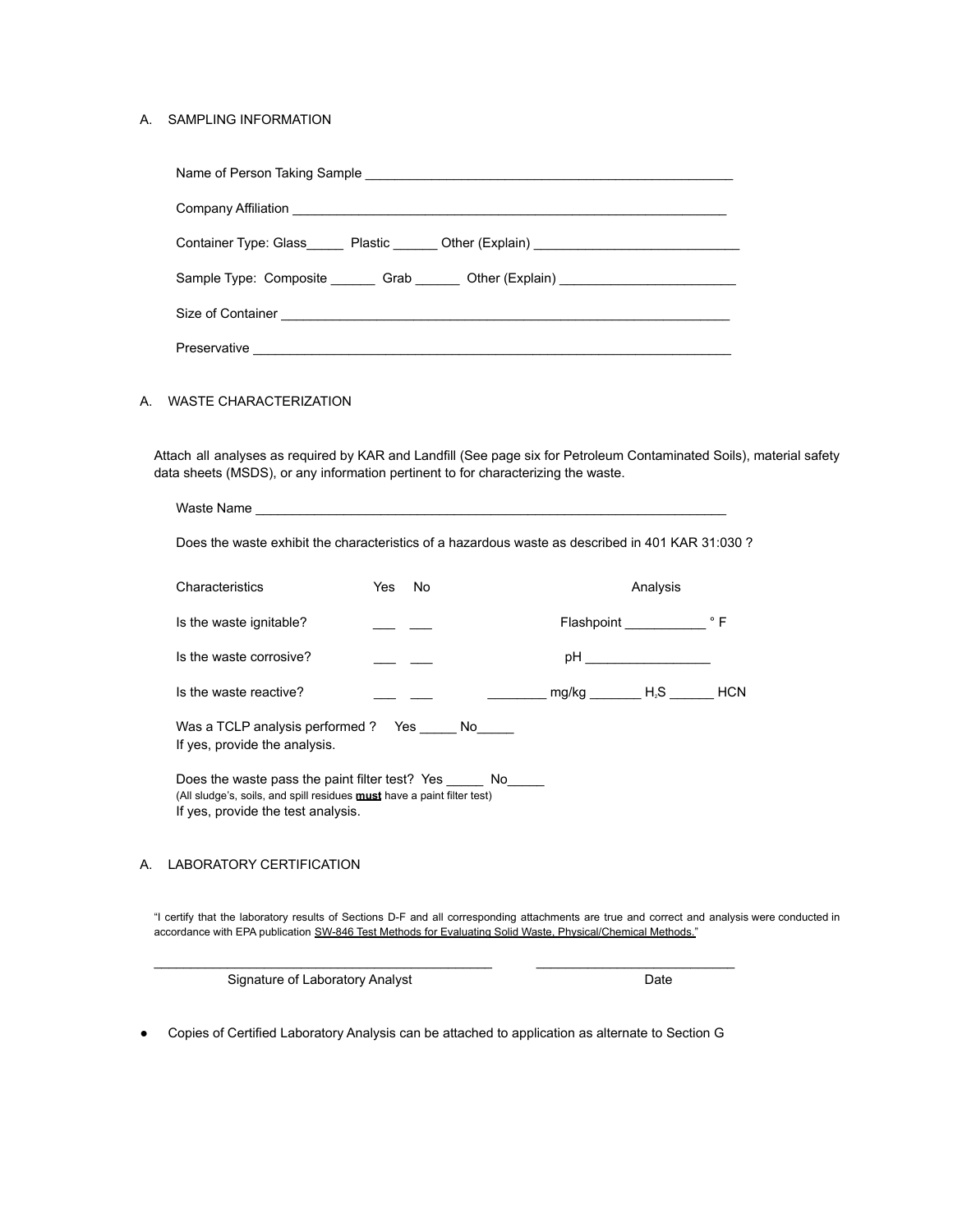#### A. HAULER IDENTIFICATION

| DISPOSAL SITE IDENTIFICATION<br>А.             |                 |                        |  |  |
|------------------------------------------------|-----------------|------------------------|--|--|
| Landfill Name: Maysville-Mason County Landfill |                 |                        |  |  |
| Permit Number: 081-00006                       |                 | Landfill County: Mason |  |  |
| Mailing Address: 7055 Sherman Clarkson Road    |                 |                        |  |  |
| City: Maysville                                | State: Kentucky | Zip: 41056             |  |  |
| Landfill Contact Person: Todd A. Leonard       |                 |                        |  |  |
| Landfill Phone: (606) 759-7049                 |                 |                        |  |  |
| INSTRUCTIONS TO GENERATOR<br>J.                |                 |                        |  |  |
|                                                |                 |                        |  |  |

The landfill's agent is to provide any instructions to the generator that are to be followed when the waste is delivered. These instructions will become conditions of approval. The instructions may include notification prior to deliver, time of day to deliver waste, maximum amount per day, and any special handling instructions and requirements.

Generator's Name: \_\_\_\_\_\_\_\_\_\_\_\_\_\_\_\_\_\_\_\_\_\_\_\_\_\_\_\_\_\_\_\_\_\_\_\_\_\_\_\_\_\_\_\_\_\_\_\_\_\_\_\_\_\_\_\_\_\_\_

Time of day the waste can be delivered: Monday-Friday 8 am -3:50 pm and Saturday 8 am – 11:50 am

Special Handling Requirements: \_\_\_\_\_\_\_\_\_\_\_\_\_\_\_\_\_\_\_\_\_\_\_\_\_\_\_\_\_\_\_\_\_\_\_\_\_\_\_\_\_\_\_\_\_\_\_\_\_

Requires Non-Hazardous Waste DOT Manifest

# A. DISPOSAL METHOD

Container Bottom of Lift \_\_\_\_\_ or Co-Mix With Garbage \_\_\_\_\_